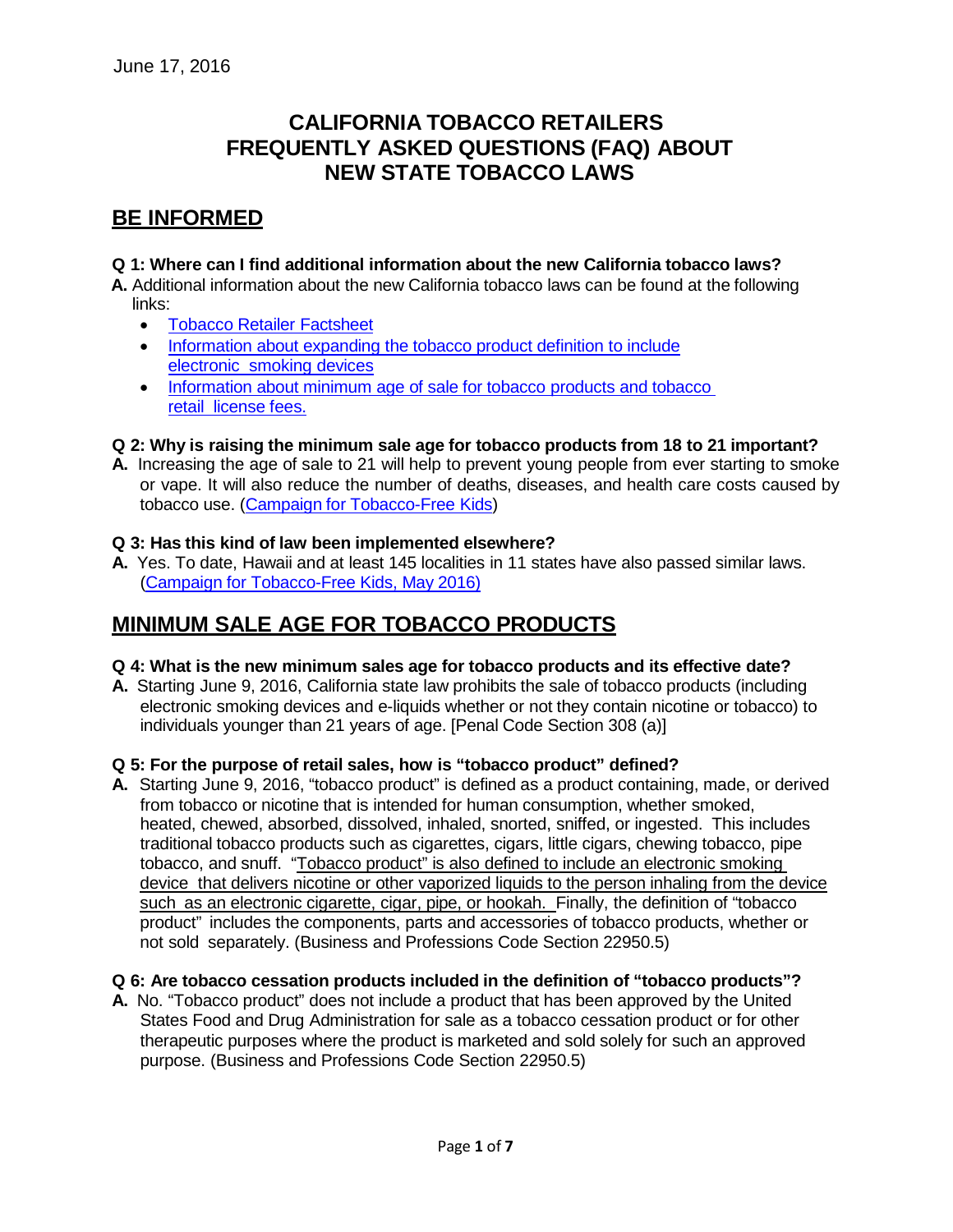- **Q 7: Is there an exemption for military personnel, younger than 21 years of age?**
- **A.** Yes. The minimum legal age of sale for active duty military personnel in the United States (U.S.) Armed Forces is 18 years of age upon presentation of a valid identification (ID) card issued by the U.S. Armed Forces indicating that the individual is in the U.S. Armed Forces. [Penal Code Section 308 (a)] For more information, please visit New [Landmark California](http://www.cdph.ca.gov/programs/tobacco/Pages/Tobacco21.aspx) [Tobacco](http://www.cdph.ca.gov/programs/tobacco/Pages/Tobacco21.aspx) 21 Law.

### **Q 8: Does the military exemption apply to personnel in the National Guard or Reserves?**

- **A.** No. The exemption only applies to active duty personnel in the U.S. Armed Forces. An ID card issued by the U.S. Armed Forces must indicate the customer is in the armed for[ces](http://www.cdph.ca.gov/programs/tobacco/Pages/Tobacco21.aspx) in order to be used as proof of age. For more information, please visit New [Landmark](http://www.cdph.ca.gov/programs/tobacco/Pages/Tobacco21.aspx)  [California](http://www.cdph.ca.gov/programs/tobacco/Pages/Tobacco21.aspx) Tobacco 21 Law.
- **Q 9: Does the State of California's minimum tobacco sale age of 21 apply to local jurisdictions that have an ordinance stating the minimum age of sale for tobacco products is 18 years of age?**
- **A.** Yes. The State of California's minimum tobacco sale age of 21 law supersedes any local ordinance that is inconsistent with it. [Penal Code Section 308 (d)]

# **MINIMUM AGE OF CLERK**

- **Q 10: Are clerks younger than 21 years of age permitted to sell tobacco products?**
- **A.** California state law does not specify an age requirement for clerks to sell tobacco products; however, many local jurisdictions have laws about the minimum legal age of a clerk to sell tobacco products. Please see the list of California *[Jurisdictions](http://cdphinternet/programs/tobacco/Documents/Tobacco21Law/Minimum%20Clerk%20Age%20Jurisdictions.pdf) Known to Have a Minimum Age for Clerks to [Sell Tobacco Products](http://cdphinternet/programs/tobacco/Documents/Tobacco21Law/Minimum%20Clerk%20Age%20Jurisdictions.pdf)* or contact your [local health department](http://www.cdph.ca.gov/programs/tobacco/Documents/Partners/greenSheet2June16.pdf) tobacco [control program](http://www.cdph.ca.gov/programs/tobacco/Documents/Partners/greenSheet2June16.pdf) to find out if there is a specific age requirement for a clerk to sell tobacco products in your jurisdiction.

# **AGE OF SALE WARNING SIGNS**

- **Q 11: Are retailers required to post new age-of-sale warning signs, which indicate the minimum sale age for tobacco products?**
- **A.** Yes. All tobacco retailers are required to post updated age-of-sale warning signs that reflect changes in the minimum age of tobacco sale. [Business and Professions Code Section 22952 (b) and Penal Code Section 308 (b)]
- **Q 12: Where can retailers obtain age-of-sale warning signs that are compliant with state law? When will these signs be available?**
- **A.** Age-of- sale warning signs may be downloaded at: New Landmark [California Tobacco](http://www.cdph.ca.gov/programs/tobacco/Pages/Tobacco21.aspx) [21](http://www.cdph.ca.gov/programs/tobacco/Pages/Tobacco21.aspx) [Law.](http://www.cdph.ca.gov/programs/tobacco/Pages/Tobacco21.aspx) Additionally, the website includes an order form for adhesive signs.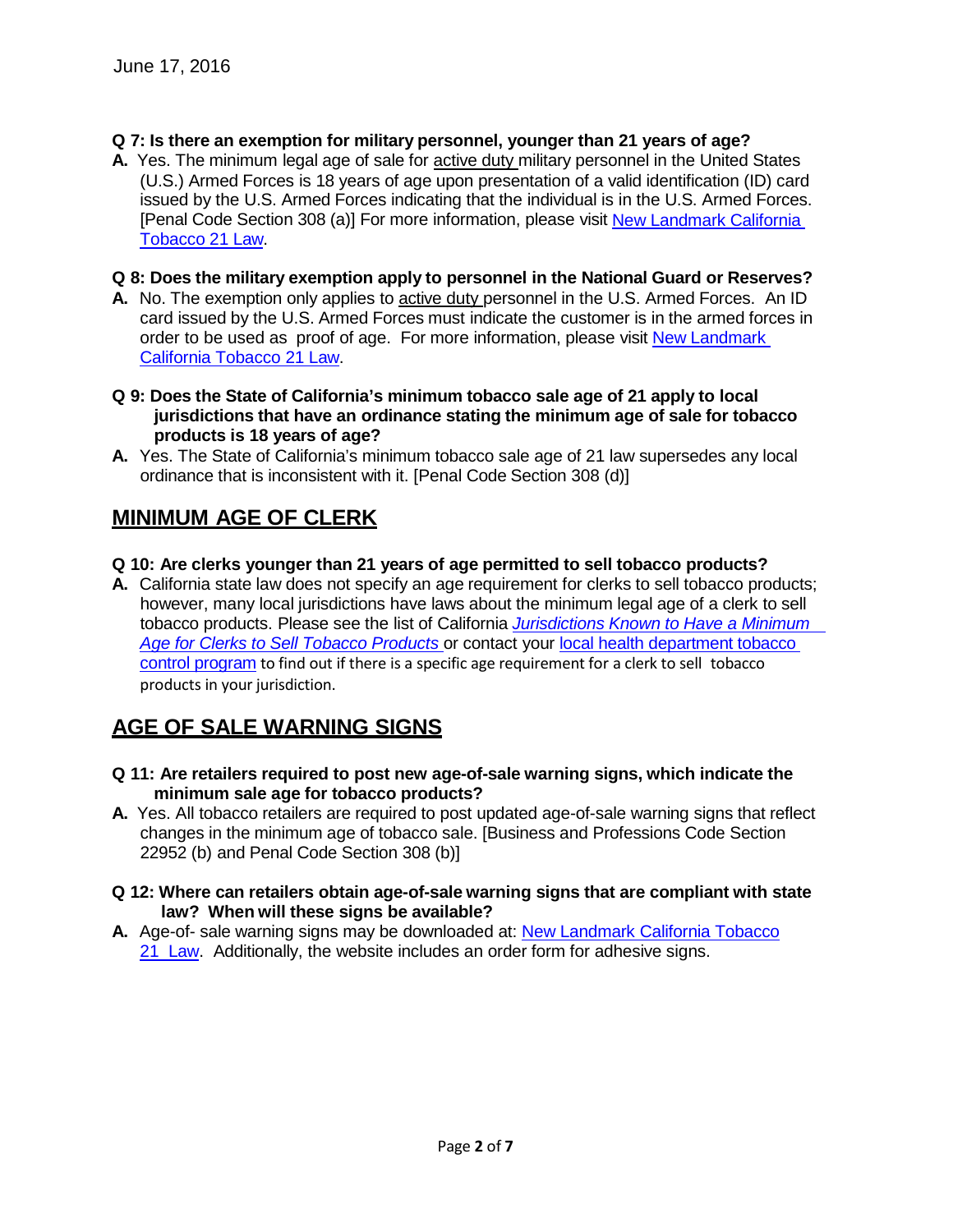# **CHECKING IDENTIFICATION**

### **Q 13: What is a valid ID?**

**A.** An ID issued by a federal, state, county, or municipal government, or an agency thereof, such as a motor vehicle operator's license, which contains the name, date of birth, description, and photograph of the person and must not be expired. For Armed Forces personnel, the ID must include: date of birth, and a photograph of the person and must not be expired. For more information about government IDs, please visit [New](http://www.cdph.ca.gov/programs/tobacco/Pages/Tobacco21.aspx) [Landmark](http://www.cdph.ca.gov/programs/tobacco/Pages/Tobacco21.aspx) California [Tobacco 21](http://www.cdph.ca.gov/programs/tobacco/Pages/Tobacco21.aspx) Law.

# **PARAPHERNALIA, COMPONENTS, PARTS, AND ACCESSORIES**

#### **Q 14: Can I sell tobacco paraphernalia to individuals younger than 21 years of age? What is tobacco paraphernalia?**

- **A.** No. Retailers cannot sell tobacco paraphernalia to individuals younger than 21 years of age. *"Tobacco paraphernalia*" is defined as cigarette papers or wrappers, blunt wraps, pipes, holders of smoking materials of all types, cigarette rolling machines, or other instruments or things designed for the smoking or ingestion of tobacco products [Business and Professions Code Section 22962 (a) (2) and Penal Code Section 308 (a)].
- **Q 15: Can I sell a component, part or accessory of an electronic cigarette (such as an atomizer) to someone who is 18 years of age?**
- **A.** No. An atomizer is a component part of an electronic smoking device. Retailers may not sell components, parts or accessories of tobacco products, which include electronic smoking devices, to individuals younger than 21 years of age. [Penal Code Section 308 (a) and Penal Code Section 308 (f)]

#### **Q 16: Can I sell matches or lighters to someone who is 18 years of age?**

**A.** Yes. California law does not include a minimum sale age for lighters or matches.

# **SELF-SERVICE DISPLAYS**

### **Q 17: Can retailers have self-service displays for electronic smoking devices?**

**A.** No. Retailers cannot have self-service displays for tobacco products (including electronic smoking devices, e-liquids, components, parts or accessories). A self-service display is any display that allows customers to access items without help from the retailer. [Business and Professions Code Section 22962 (b)]

### **Q 18: Can retailers have self-service displays for cigars?**

**A.** No. Under California law, the self-service display of all tobacco products is prohibited, including self-service displays of cigarettes, cigars, pipe tobacco, snuff, or electronic smoking devices. [Business and Professions Code Section 22962 (b)] There is one exemption for the ban on the self-service display of tobacco products: a "*tobacco store"* may have self-service displays of cigars in packages of 6 or more in the original wrapping. [Business and Professions Code Section 22962 (c)]

To qualify as a "tobacco store" for this purpose, the retailer must meet all of the following requirements: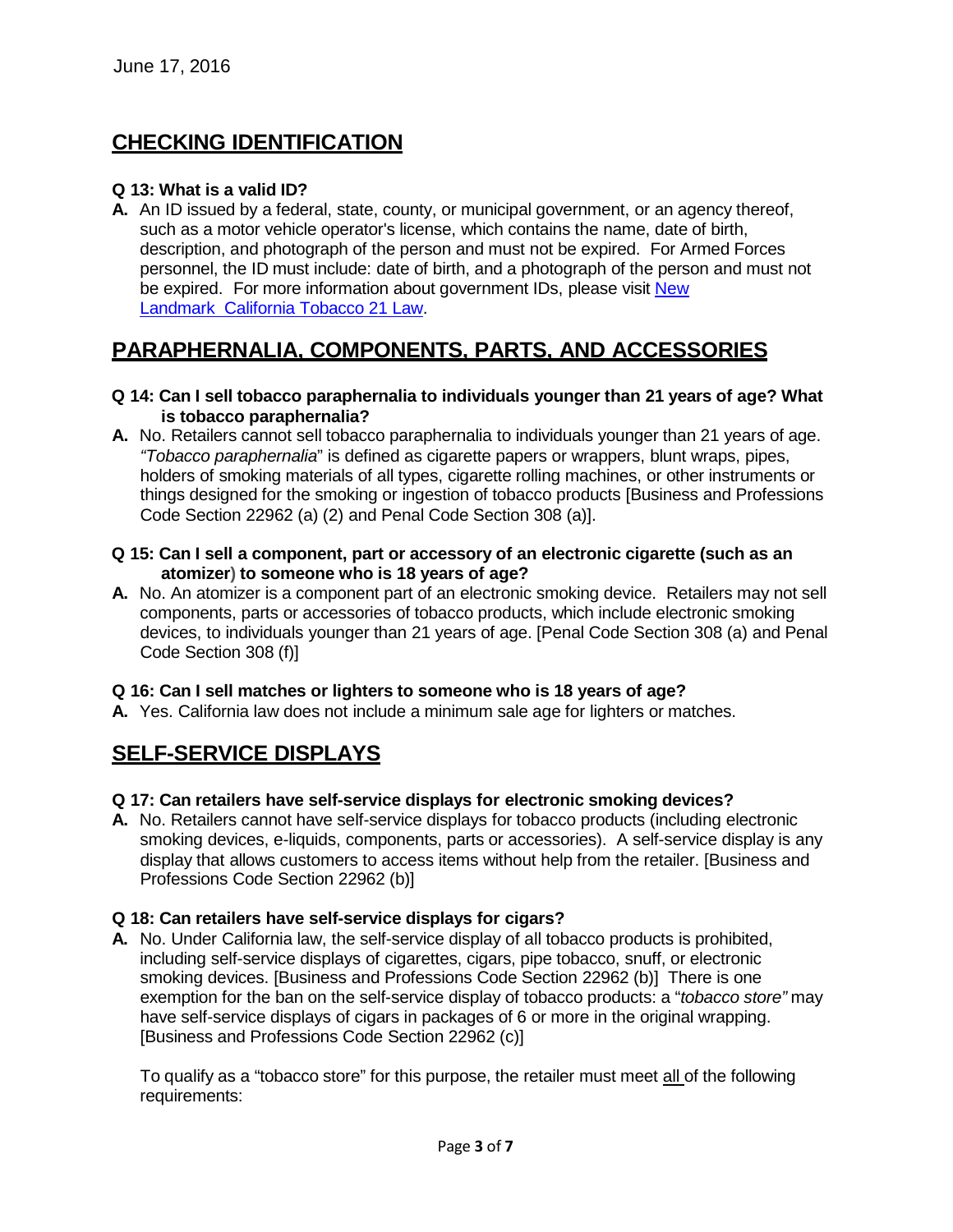- 1. Primarily sell tobacco products,
- 2. Generate more than 60% of its gross annual revenue from the sale of tobacco products and tobacco paraphernalia,
- 3. Not sell alcohol or food for consumption on the premises, and
- 4. Prohibit anyone younger than 18 years of age from entering unless that person is accompanied by his or her parent or legal guardian. [Business and Professions Code Section 22962 (a) (4)]

# **ENFORCEMENT AND VIOLATIONS**

### **Q 19: Who enforces the minimum age of sale law?**

- **A.** The California Department of Public Health, the State Attorney General's Office, and local law enforcement agencies are authorized to enforce the minimum age of tobacco sales law. [Business and Profession Code Sections 22950.5 (b) and 22957]
- **Q 20: Will inspections occur to determine whether retailers are selling tobacco products to individuals younger than 21 years of age?**
- **A.** Yes. State and local enforcement agencies are authorized to conduct random, on-site sting inspections at retail sites and to use persons younger than 21 years of age to conduct these enforcement activities. [Business and Professions Code Section 22952]
- **Q 21: What are the fines and penalties for selling tobacco products to persons younger than 21 years of age?**
- **A.** Tobacco retailers who violate the minimum age of tobacco sale law are subject to the following civil and criminal penalties under Penal Code Section 308 (a), and civil penalties under Business and Professions Code Section 22958.

|                                     | <b>Penal Code Section</b><br>308(a)        | <b>Business and Professions Code Section</b><br>22958                          |
|-------------------------------------|--------------------------------------------|--------------------------------------------------------------------------------|
| <b>Effective Date</b>               | <b>June 9, 2016</b>                        | <b>Pending updates to the STAKE Act</b>                                        |
| <b>Type of Penalty</b>              | <b>Criminal or Civil</b><br><b>Penalty</b> | requlations<br><b>Civil Penalty</b>                                            |
| First violation<br>Second violation | \$200<br>\$500                             | $$400 - $600$<br>$$900 - $1000$<br>(for second violation within 5 year period) |
| Third violation                     | \$1,000                                    | $$1,200 - $1,800*$<br>(for third violation within 5 year period)               |
| Fourth violation                    | Not Specified                              | $$3,000 - $4,000*$<br>(for fourth violation within 5 year period)              |
| Fifth violation                     | Not Specified                              | $$5,000 - $6,000*$<br>(for fifth violation within 5 year period)               |

\*Upon assessment of the third, fourth, or fifth violation under the STAKE Act, the State Board of Equalization will then assess civil penalties and suspend or revoke the tobacco retailer's license as described in Business and Profession Code Section 22958 (b) (1).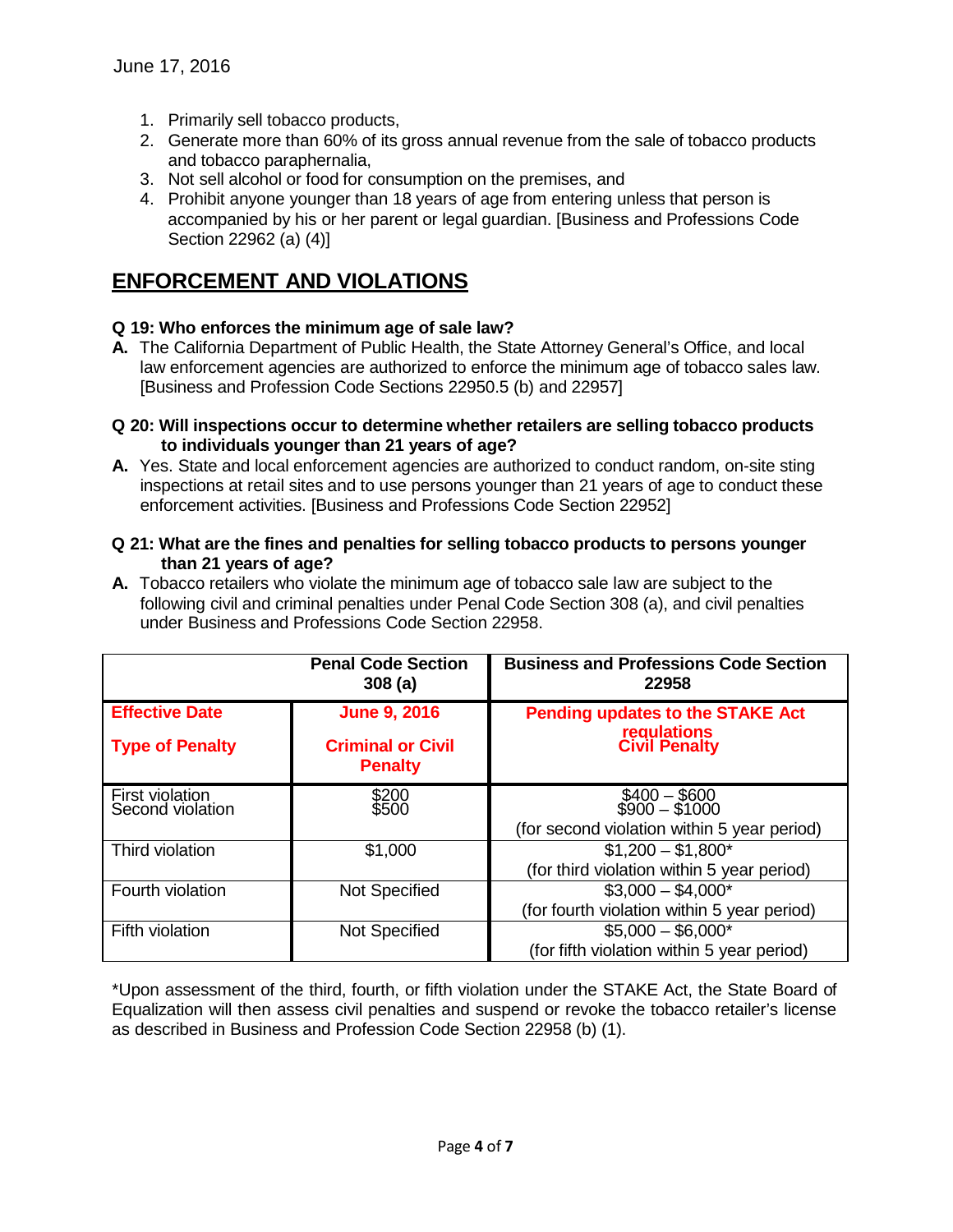# **TOBACCO LICENSING AND FEES**

## **Q 22: What are the fees for the tobacco retail license?**

**A.** Starting June 9, 2016, the fee is \$265 annually. Tobacco retailers renewing their tobacco retail license, please contact the Board of Equalization at 1-800-400-7115 (select the "Cigarette and Tobacco Products" option).

## **Q 23: How do I apply for a state tobacco retail license?**

- **A.** California state tobacco retail licenses are administered by the Board of Equalization. For more information on the process or to apply for a tobacco retail license, please visit the Board of [Equalization](http://www.boe.ca.gov/sptaxprog/cig_n_tob_prod_lic.htm) website or call 1-800-400-7115 (select the "Cigarette and Tobacco Products" option).
- **Q 24: Are wholesalers, distributors, manufacturers and importers required to have a license to sell tobacco products?**
- **A.** Yes. Every wholesaler, distributor, manufacturer and importer is required to obtain and maintain a license to sell tobacco products. Licenses for these businesses are administered by the Board of Equalization. For more information on the process to apply for a license, please visit the Board of [Equalization](http://www.boe.ca.gov/sptaxprog/cig_n_tob_prod_lic.htm) website or call 1-800-400-7115 (select the "Cigarette and Tobacco Products" option).

### **Q 25: If I only sell electronic smoking devices (like electronic cigarettes) do I need a tobacco retail license?**

**A.** Yes. Effective January 1, 2017, retailers who only sell electronic smoking devices, such as vape shops, are required to have a tobacco retail license. For more information, please visit the Board of [Equalization](http://www.boe.ca.gov/sptaxprog/cig_n_tob_prod_lic.htm) website or call 1-800-400-7115 (select the "Cigarette and Tobacco Products" option). [Business and Professions Code Section 22973.3]

# **STATE LAWS VERSUS LOCAL ORDINANCES**

### **Q 26: If a local jurisdiction requires a licensing fee for a local Tobacco Retailer License to sell tobacco products in that jurisdiction, do tobacco retailers have to pay their local licensing fee or the state licensing fee?**

**A.** Both. All tobacco retailers are required by state law to have a state tobacco retailer license. If a local jurisdiction has a tobacco retailer license ordinance, retailers in that jurisdiction are also required to have a local tobacco retail license. As of January 2016, more than 150 [local jurisdictions](http://cdphinternet/programs/tobacco/Documents/Tobacco21Law/Minimum%20Clerk%20Age%20Jurisdictions.pdf) require tobacco retailers to have a local tobacco retail license. For more information contact your local [health department](http://www.cdph.ca.gov/programs/tobacco/Documents/Partners/greenSheet2June16.pdf) tobacco control program to learn more about local tobacco retail licensing ordinances.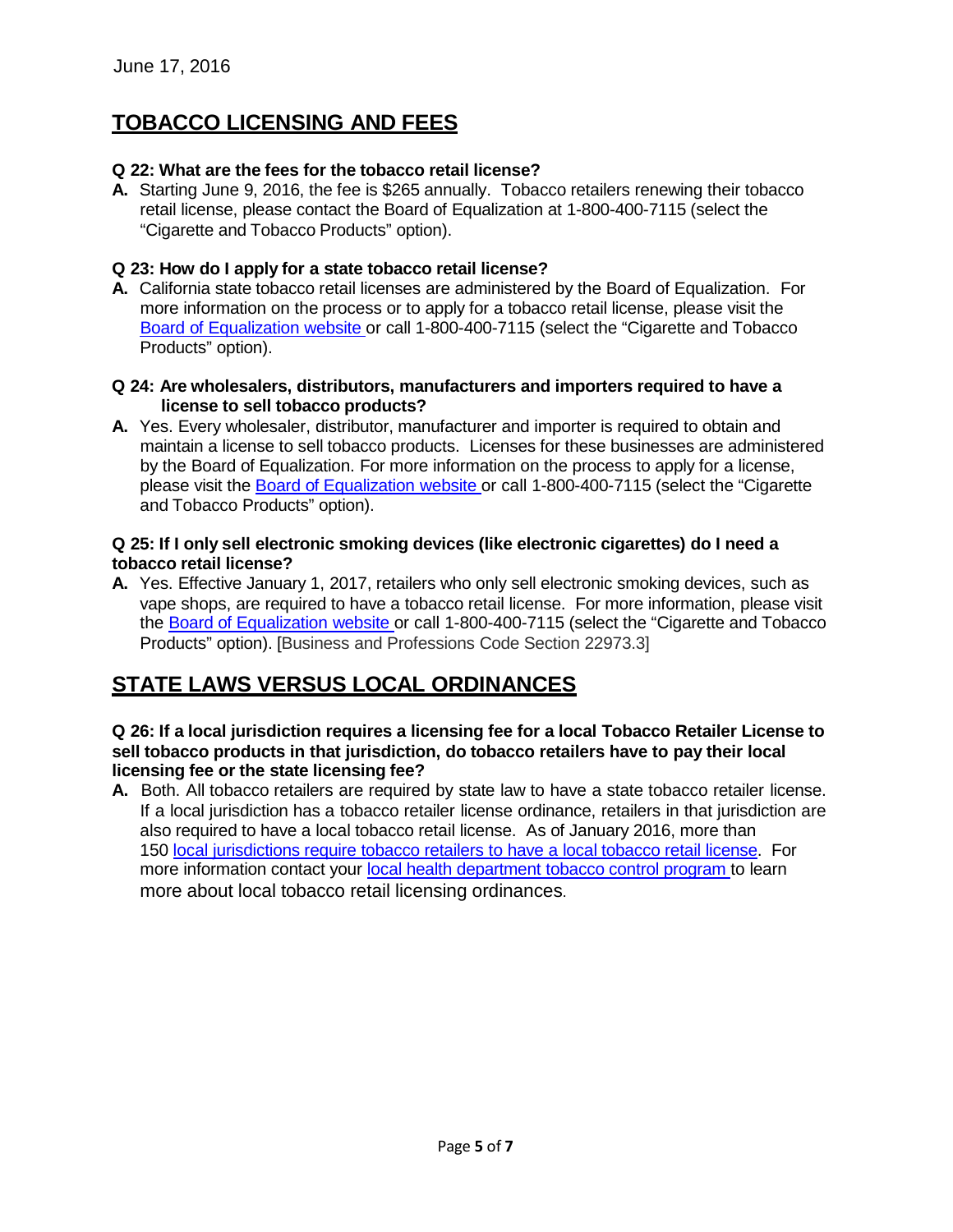# **SHISHA/HOOKAH**

### **Q 27: Does California's minimum sale age requirement apply to the sale of shisha?**

- **A.** Yes. Products which contain, or are made or derived from, tobacco or nicotine (e.g., cigarettes, cigars, shisha), are tobacco products that cannot be sold to anyone under 21 years of age. In addition, products used for electronic smoking devices (e.g., e-liquids) are tobacco products even if the product does not contain tobacco or nicotine. However, herbal or other plant products intended for hookah smoking, and which do not contain, and are not made or derived from, tobacco or nicotine (e.g., herbal shisha that do not contain tobacco or nicotine), are not tobacco products.
- **Q 28: Can retailers sell, give, rent, or furnish electronic smoking devices, hookah, or other smoking equipment to individuals younger than 21 years of age?**
- **A.** No. Retailers cannot sell, give, rent or furnish tobacco products or tobacco paraphernalia to individuals younger than 21 years of age. An electronic smoking device, even without any e-liquid, falls under the definition of tobacco product. A hookah or other smoking equipment is tobacco paraphernalia. [Penal Code Section 308 (a)]
- **Q 29: Do I need a state tobacco retailer license if I only sell herbal or other plant products, and none of the products contain, or are made or derived from tobacco or contain nicotine (e.g., herbal cigarettes or herbal shishas that do not contain tobacco or nicotine)?**
- **A.** It depends. Products which do not contain, or are not made or derived from, tobacco or nicotine, (e.g., cigarettes, cigars, shisha), do not require a state tobacco retailer license to sell these products. But products used for electronic smoking devices (e.g., e-liquids) do require a state tobacco retailer license even if the product does not contain tobacco or nicotine. [Business and Professions Code Section 22971.7 and 22972]
- **Q 30: Can I operate a hookah lounge for smoking customers younger than 21 years of age if I am only selling non-nicotine, non-tobacco products?**
- **A.** California law prohibits the sale of non-nicotine liquids used in electronic smoking devices to persons younger than 21 years of age and it prohibits the selling, giving, or furnishing electronic smoking devices, hookah, or other smoking equipment to individuals younger than 21 years of age. California law permits smoking in "retail or wholesale tobacco shops" and "private smokers' lounges." A "private smokers' lounge" is defined as an enclosed area in or attached to a "retail or wholesale tobacco shop" that is dedicated to the use of tobacco products, including, but not limited to, cigars and pipes. [Penal Code Section 308 (a) and Labor Code Section 6404.5 (e)]